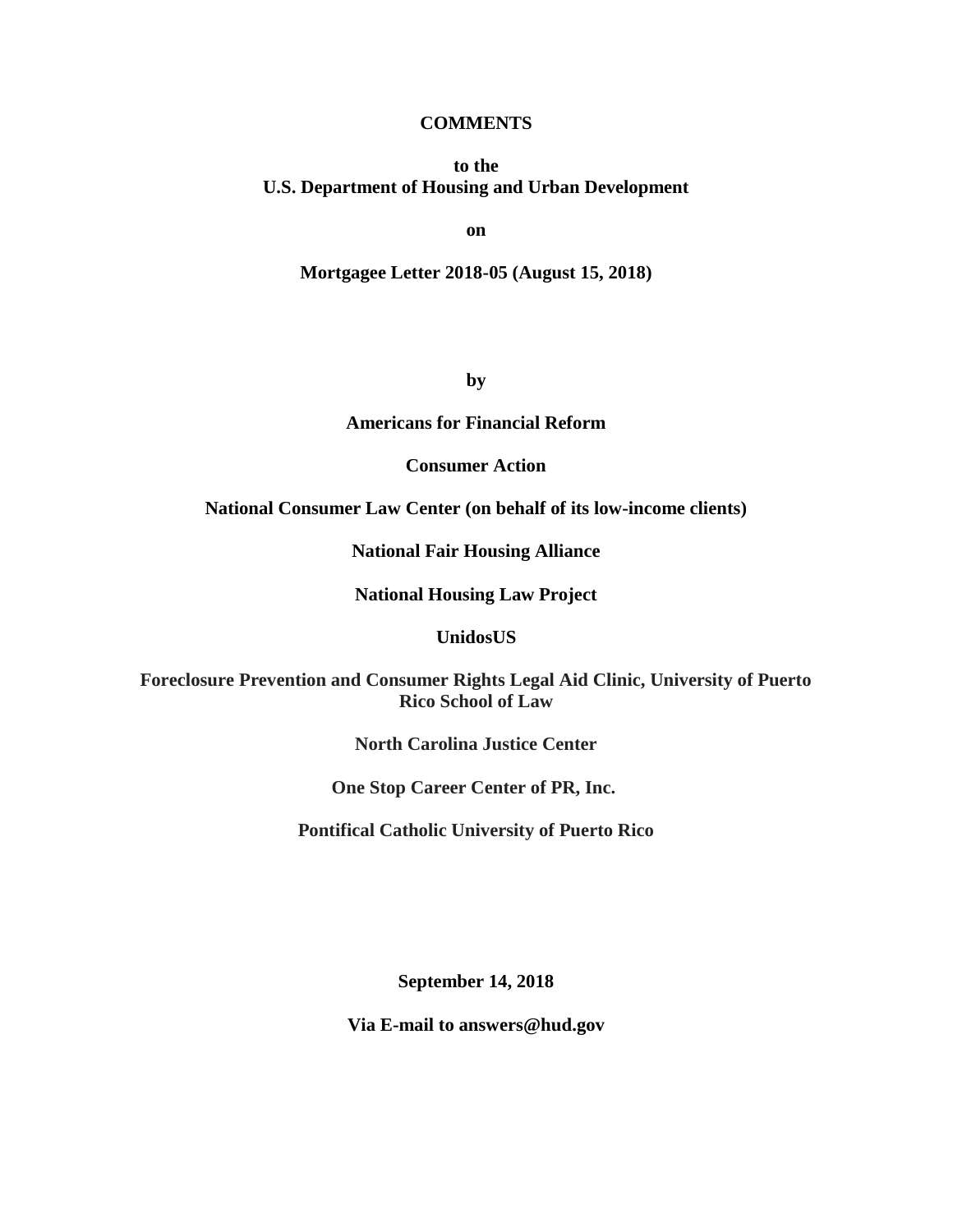We, the undersigned national and local organizations working with FHA homeowners in disaster areas, appreciate the opportunity to comment on HUD's Mortgagee Letter 2018- 05. Through the Mortgagee Letter, HUD seeks to create an expedited process for borrowers to access loss mitigation through the Disaster Standalone Partial Claim, which provides a partial claim to address past due payments without changing the loan's term or interest rate. We are glad that HUD has recognized the need for expedited loss mitigation in disaster situations; however, the Disaster Standalone Partial Claim is unnecessarily limited in its scope.

By only focusing on homeowners who have maintained or increased income, HUD ignores the reality that full recovery from a disaster is a long process. As a result, the Disaster Standalone Partial Claim will not provide relief for the many people still struggling in disaster areas that have not fully recovered. The program is also unnecessarily limited to Puerto Rico and the U.S. Virgin Islands despite the fact that many other areas of the country still face the aftermath of recent disasters.

Moreover, as with HUD's standard modification process for FHA-insured loans, HUD's expedited program includes vague and unnecessary eligibility requirements that will impose unnecessary barriers to loss mitigation. As with standard loss mitigation options, servicers likely will continue to require extensive documentation from borrowers as a result of this vague guidance. HUD must generally revisit documentation requirements in all loss mitigation; however, eliminating unnecessary document requests is especially important now since borrowers in disaster areas face increased obstacles to obtaining documents. HUD also should clarify that homeowners are owner occupants even if they have been temporarily displaced from their homes and are taking steps to be able to return.

Finally, HUD must recognize and take steps to address the broader foreclosure crisis in Puerto Rico. Hurricane Maria exacerbated an already severe housing crisis. Without targeted steps, Puerto Rico's housing market is in danger.

## **1. HUD must expand the scope of the Disaster Standalone Partial Claim.**

Under Mortgagee Letter 2018-05, a borrower in a disaster area is only eligible for the Standalone Disaster Partial Claim if "[t]he Mortgagee confirms that the Borrower's income (e.g., wages, social security, pension, annuity, etc.) is equal to or greater than it was prior to the Disaster."

This is unnecessarily limited in scope as it ignores the realities of disaster recovery. By focusing only on those borrowers who have equal or greater income than prior to the disasters, HUD fails to recognize that many borrowers, especially low- to moderateincome borrowers with FHA-insured loans, will not have fully restored income yet may still be able to afford their mortgage payment.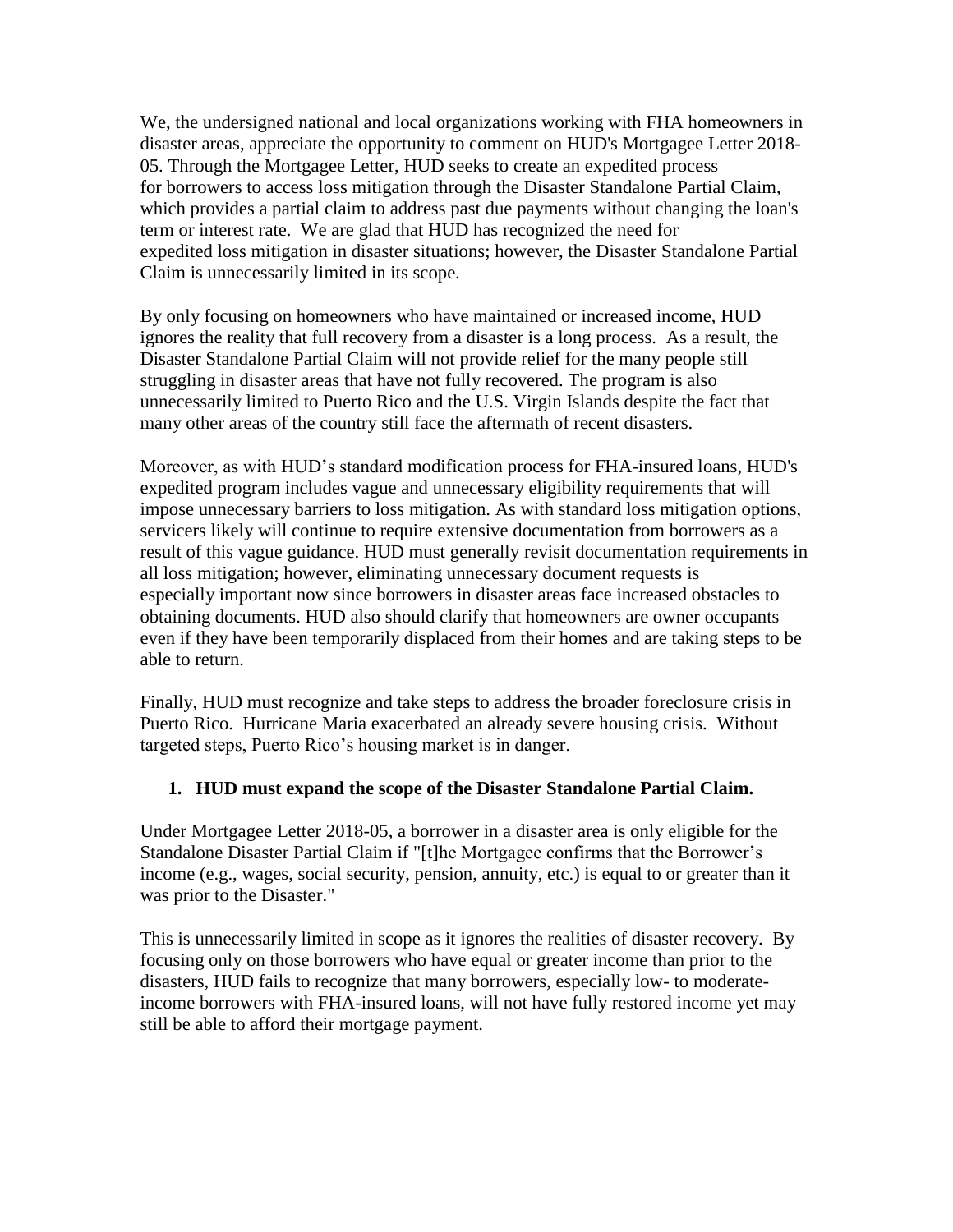Rather than require equal or greater income, HUD should allow for the Disaster Standalone Partial Claim if the borrower can establish that she has recovered a substantial portion of her income, such as 80%. This will allow more borrowers to be reached. If a borrower in such a financial circumstance needs additional relief, that person can apply for a standard loan modification through FHA's waterfall, but will also have the option of the Disaster Standalone Partial Claim.

# **2. The eligibility requirements for HUD's Disaster Standalone Partial Claim include vague and unnecessary requirements.**

In addition to requiring that the borrower's wages are equal to pre-disaster rates, which we believe is unnecessarily limited, HUD separately requires that "[t]he Borrower demonstrates the ability to resume total monthly mortgage payments of Principal, Interest, Taxes, and Insurance (PITI)."

If HUD continues to require the borrower to establish that the income is the same as predisaster levels, there is no reason to separately require that the borrower demonstrate an ability to resume payments. If a borrower's income level is the same and the loan was not more than sixty days behind as required in ML 2018-05, the separate requirement of ability to resume payment is duplicative and unnecessary. Adding another hurdle undermines the goal of an expedited process.

The requirement is also extremely vague. HUD provides no guidance on what constitutes an ability to resume payment or how a borrower demonstrates ability to resume payment. Even if HUD expands eligibility to borrowers with somewhat decreased income, that requirement nevertheless should remain a bright line rule that is calibrated to ensure affordability without this vague additional requirement.

Unfortunately, when HUD has imposed vague loss mitigation requirements outside the disaster context, we have seen servicers impose overly burdensome requirements in response. For example, in response to Mortgagee Letter 2016-14, borrowers have faced requests for grocery bills and for copies of all utility bills. Simply put, when HUD imposes vague requirements, servicers overcompensate and require too much from borrowers.

# **3. Since many borrowers in disaster areas will need to access standard FHA loss mitigation, HUD must fix the significant issues created by Mortgagee Letter 2016-14.**

Borrowers have faced significant problems since the release of Mortgagee Letter 2016- 14. We have enclosed two letters to HUD that outline burdensome requests that servicers have imposed. Unfortunately, HUD has taken no action to address the vague rules of ML 2016-14 and homeowners continue to receive demands from servicers to produce a wide range of bills and receipts prior to any loss mitigation review, along with overbroad requests for documenting hardship. Such requests unnecessarily impede FHA loss mitigation and deter participation in the program.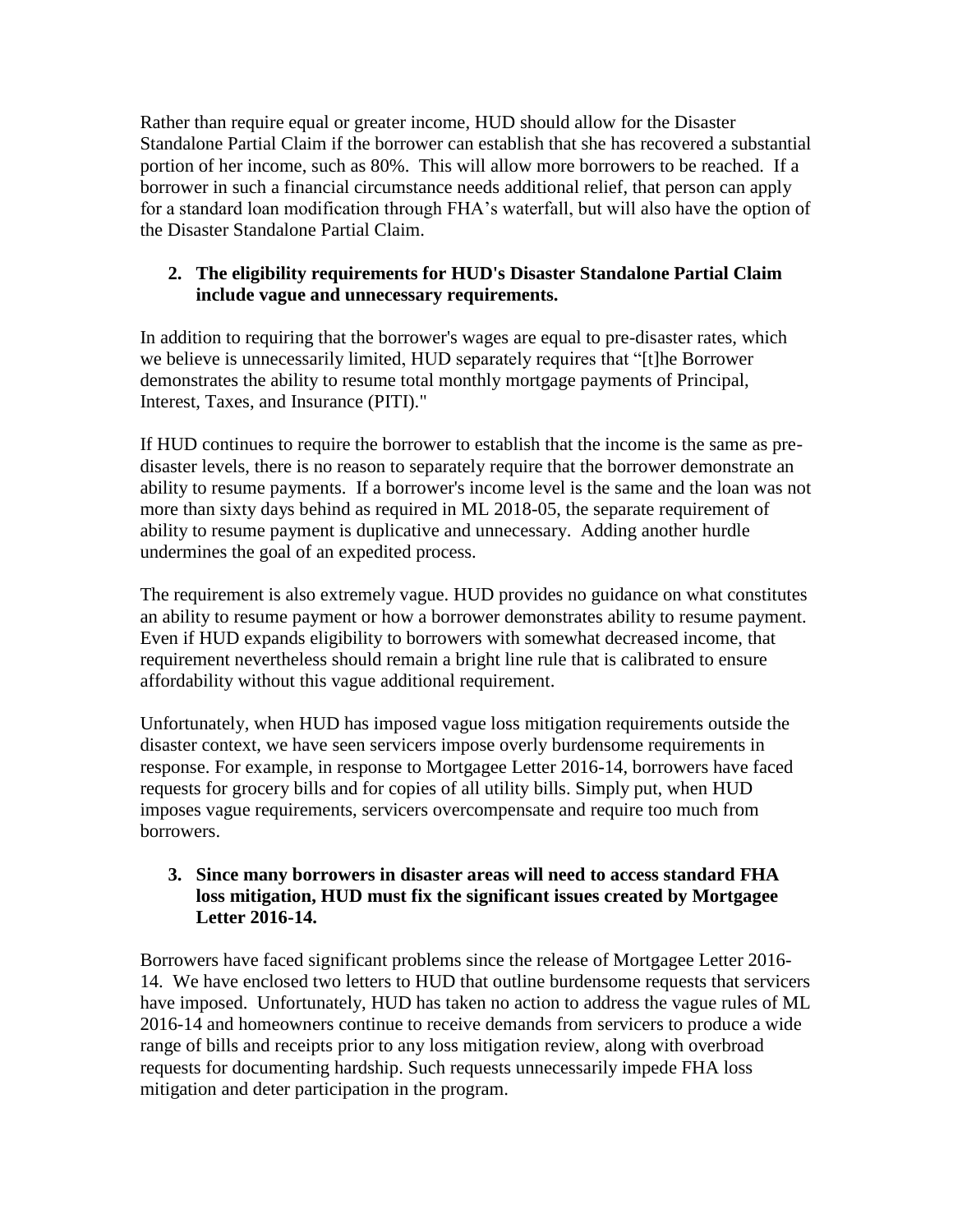These continued issues will disproportionately impact borrowers in disaster areas who face additional challenges in obtaining documents. Servicers, who believe these burdensome documentation requests are required by HUD, also have expressed a desire for clarification on this issue and would benefit from a more streamlined process.

## **4. HUD should make any targeted disaster relief programs permanent and should extend their coverage to additional areas.**

According to Mortgagee Letter 2018-05, the relief it provides applies only to areas of Puerto Rico and the U.S. Virgin Islands, and it sunsets by May 1, 2019. This position underestimates the continued economic hardships that borrowers face in areas of Texas, California, and Florida as a result of recent disasters. In addition, other areas in our country have been and will soon be affected by similar challenges, such as the impending storm in the Carolinas and Virginia. A broader standard should be established based on specific jurisdictions or disaster declarations or based on a FEMA declaration standard.

Moreover, given the prolonged nature of disaster recovery, assistance included in Mortgagee Letter 2018-05 should not expire by May 1, 2019; rather, it should become a permanent component of HUD Handbook 4000.1.

# **5. HUD should clarify that homeowners are owner-occupants even if they have been unable to return to their homes or have had to evacuate the island temporarily while they rebuild.**

Puerto Rico is still, to a great extent, a sea of blue tarps. Many homeowners are in the process of trying to rebuild but are unable to live in their homes while they do so. Some have had to temporarily evacuate the island in order to find shelter, educate their children, or otherwise take care of their family needs. Yet, they intend to return to their properties once rebuilding has adequately progressed. HUD should clarify that homeowners are owner-occupants as long as they have not transferred their primary residence on a permanent basis, whether they are living with another family elsewhere on the island or have evacuated to the mainland to await their home's rebuilding. If needed, HUD could put a time limit on this, such as 18 months, or set a standard focused on "reasonable efforts to rebuild."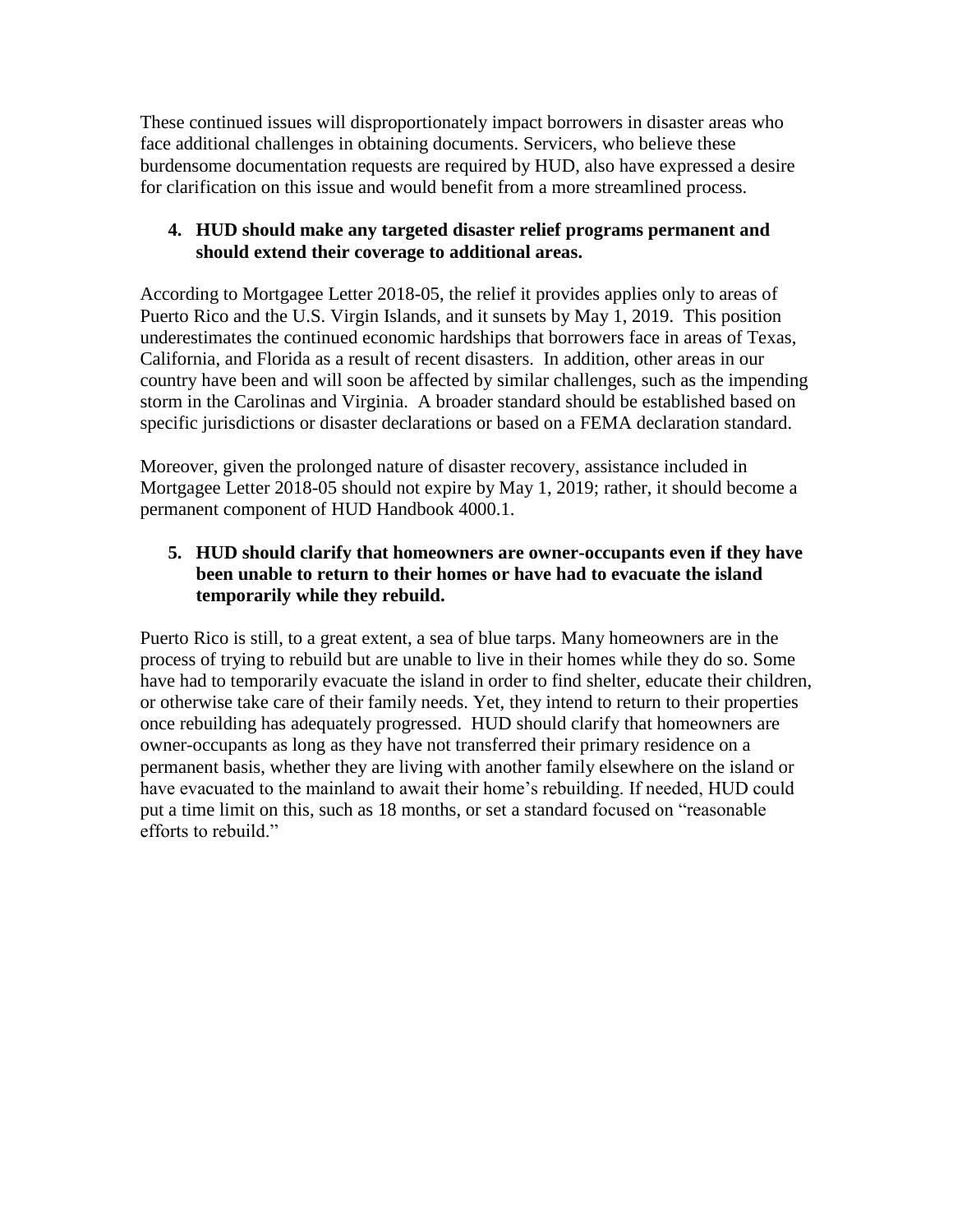### **6. HUD must take additional, significant steps to address the broader foreclosure crisis in Puerto Rico.**

Hurricane Maria exacerbated an already existing foreclosure crisis in Puerto Rico. Puerto Rico's economic recession led to depopulation and the loss of jobs, which induced a decline of home equity values and an increase in foreclosures. Median household income has declined by 5 percent, from \$21,458 in 2005 to \$20,078. This income per capita is lower than any of the states in the mainland United States. According to the US Department of Labor, in August 2017, just one month before Hurricane Maria made landfall, Puerto Rico's unemployment rate was 10%, compared to 4.4% in the mainland US.

Still, the number is much higher than any other state. With respect to home value, according to the U.S. Census Bureau, the median home value for Puerto Rico in 2016 had declined 16 percent (or \$21,747) from the median home value of \$133,647. This trend clearly illustrates the island's depressed housing market prior to Hurricane Maria. Puerto Rico's housing stock was already depreciating when it was further damaged by Hurricane Maria.

The effects of the 2006–2016 economic crisis and the impact of Hurricane Maria further depreciated Puerto Rico's housing market, which led many families to either leave Puerto Rico, stay within their damaged homes, or move to live with other families within the island. Perhaps the clearest indicator of the housing crisis is that from 2005-2016 (pre-Hurricane Maria) Puerto Rico lost about 45,880 households while adding 115,197 net housing units. Because of this clear imbalance between the increase in the supply of housing and a sharp decline in demand for housing, Puerto Rico's median home values have declined across the island between 20 and 30 percent since 2005, and in some areas up to 70 percent.

In order to address the housing crisis in Puerto Rico, HUD must provide solutions for homeowners who were facing challenges even pre-Maria. Many of those homeowners can qualify for loss mitigation if made available to them. Other measures, such as principal reduction, would also help stabilize the market.

In addition, advocates working with Puerto Rican borrowers have seen significant noncompliance with the rules that apply to FHA-insured loans. Given this non-compliance and the magnitude of the foreclosure crisis on the island, HUD should specifically examine how servicers are handling FHA-insured loans on Puerto Rico and should pursue non-compliance through the agency's administrative process.